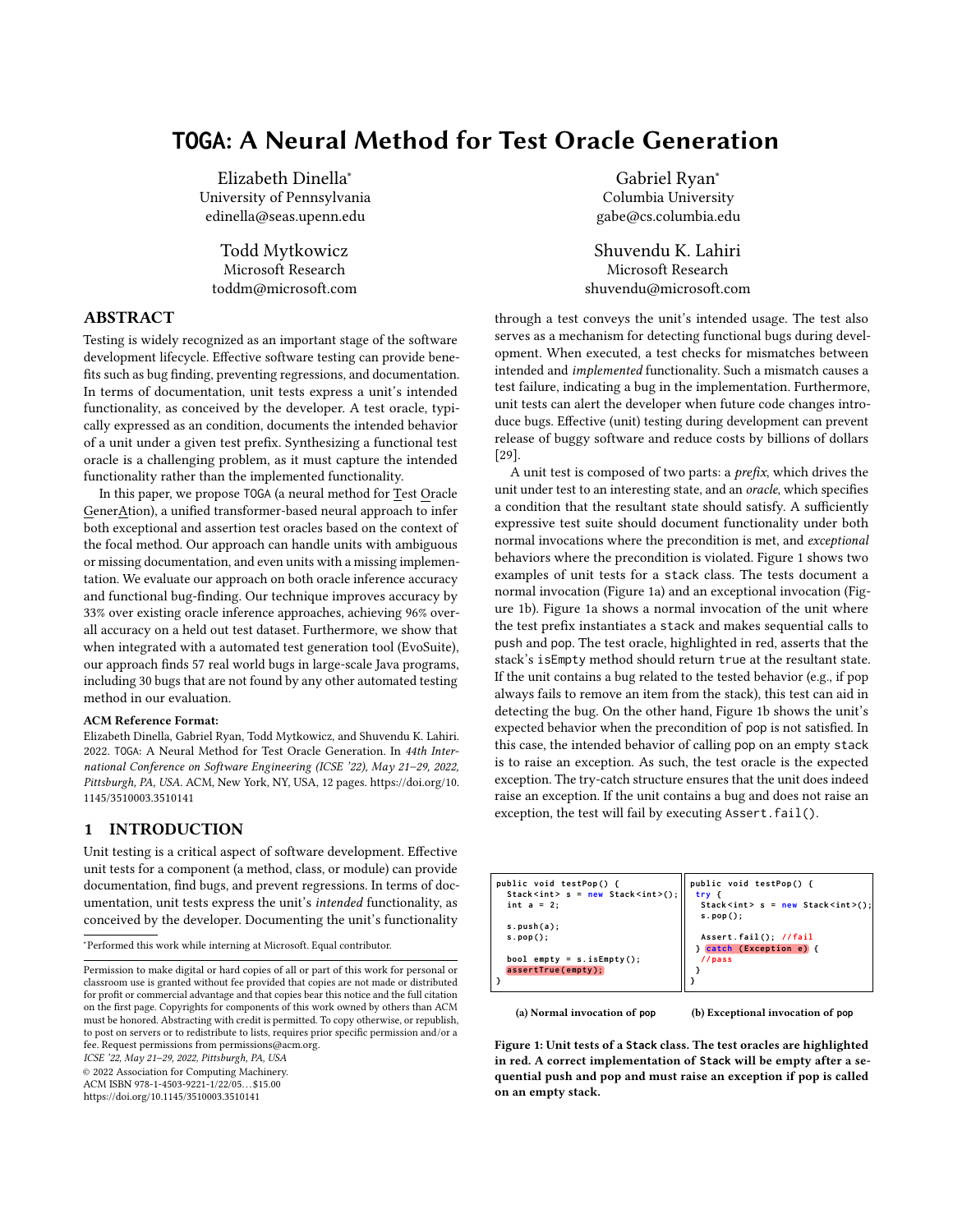It is clear that testing has immense benefits. However, authoring high quality unit tests is time consuming. On average, developers spend 15% of their time writing tests [7]. As such, extensive work has been devoted to automated unit test generation [10, 16, 22, 36]. However, test generation tools have no definitive knowledge of the developer's intended program behavior. This creates a challenge for generating functional test oracles. Instead, these tools consider program crashes and undesirable exceptions (e.g. null dereference or out of bound array accesses) as the test oracles. These tests are capable of finding numerous safety bugs in the unit's implementation, but are not sufficient to find violations of intended functionality and thus do not replace the need for manual unit tests.

Complimentary to automated test generation tools, extensive work has been devoted to test oracle creation from documentation and comments [2, 13, 23, 28, 37]. We refer to these techniques as specification mining methods for test oracle generation. These methods rely on a restricted structure of documentation and a set of handcrafted rules to infer exceptions and assertions for a unit. However, given that users do not follow a prescribed format for writing documentation, or omit them altogether, these methods fail to extract interesting oracles on most real-world software components. In our evaluation, we show that these methods cannot infer bug-finding assertions for a benchmark of real world Java projects.

Recently, neural generative models have shown promise in generating functional test oracles [32–34]. Neural methods are more flexible than specification mining approaches as they do not rely on fixed patterns. This flexibility makes neural generative models robust to imprecise or even missing documentation. However, we find in our evaluation that these methods struggle to generate accurate oracles due to the large space of possible assertions.

In summary, an effective test generation approach must infer both exception and assertion oracles that accurately reflect developer intent, and find bugs in real world programs. Additionally, such an approach must gracefully handle cases with ambiguous or missing documentation, or even missing implementations.

We propose a neural approach to infer both exceptional and assertion bug finding test oracles: TOGA. To address the limitations of existing neural generative methods, we propose a new approach that reformulates the oracle generation problem as a ranking over a small set of highly likely, possible oracles. We base our approach on the empirical observation that oracles in developer-written unit tests typically follow a small number of common patterns. We describe a taxonomy on these patterns and define a simple grammar that expresses this taxonomy. We use this grammar along with type-based constraints to restrict the space of candidate oracles and produce well-formed test oracles satisfying syntactic and type correctness. To perform ranking, we develop a two-step neural ranking procedure using pretrained transformers finetuned to score candidate oracles.

We evaluate our approach on both test oracle inference and bugfinding. Our technique improves accuracy by 33% over existing oracle inference approaches, achieving 96% accuracy on a held out test dataset that fits our grammar and constraints, and 69% accuracy on an overall assertion benchmark, a relative improvement of 11% over existing methods. Furthermore, we show that when integrated with a randomized test generation tool (EvoSuite), our approach finds 57 real world bugs in Java benchmark, Defects4J [14]. Our

approach finds 30 bugs that are not found by any other automated testing method in our evaluation. We provide an open source implementation of TOGA at https://github.com/microsoft/toga. Contributions. In summary, this paper:

- (1) Introduces a transformer (neural network) based approach to generating both exceptional and assertion oracles without relying on the unit's implementation.
- (2) Derives adapted datasets for exceptional and assertion oracle training that incorporate method signatures and docstrings. These datasets are included in our open source release.
- (3) Implements TOGA, an end-to-end test generation technique that integrates neural test oracle generation with the automated test generation tool, EvoSuite.
- (4) Performs an extensive evaluation on test oracle inference. We demonstrate that our approach improves oracle inference accuracy by 33% and finds 57 real world bugs, including 30 bugs that are not found by any other method in our evaluation.

# 2 RELATED WORK

We broadly categorize related work on unit test generation into (i) automated test generation methods, (ii) specification mining methods, and (iii) neural methods.

# 2.1 Automated Test Generation Tools

Automated unit test generation techniques use a combination of black-box or white-box techniques to generate interesting test prefixes for a unit. For example, tools such as Randoop [21, 22] use random fuzzing of APIs of a unit to construct test prefixes that drives the unit to interesting states. Fuzzers such as AFL [36] use fuzzing on the data inputs of a method to derive interesting values to drive a method. Korat [18] performs test generation for data structure inputs based on lazy unfolding of the type structure. PeX [31] performs concolic execution [12, 24] to enumerate paths in a program and synthesize inputs using a constraint solver to derive inputs.

However, none of these tools explore the generation of test oracles to find functional bugs in a unit. They rely on program crashes (from implicit or explicit assertions present in the code), or use exception type heuristics to distinguish between desirable and undesirable behavior. For example, null dereferences or out of bounds exceptions may be considered as undesirable. Regression Oracles, used by tools such as EvoSuite [10, 11], are intended to find future bugs and assume the unit under test is correctly implemented. This assumption allows for generating assertions from observed execution behavior. However, expecting a correct implementation is not always a safe assumption. When the implementation is buggy, the regression oracles are incorrect with respect to the intended behavior. That is, regression oracles are incapable of catching nonexceptional bugs, introducing false negatives.

Consider the example in Figure 2a that shows a buggy no-op implementation of stack pop. Figure 2b shows a generated unit test with a regression oracle. The test creates a stack and makes sequential push and pop calls. Since the pop method has a buggy noop implementation, the stack will have one element after executing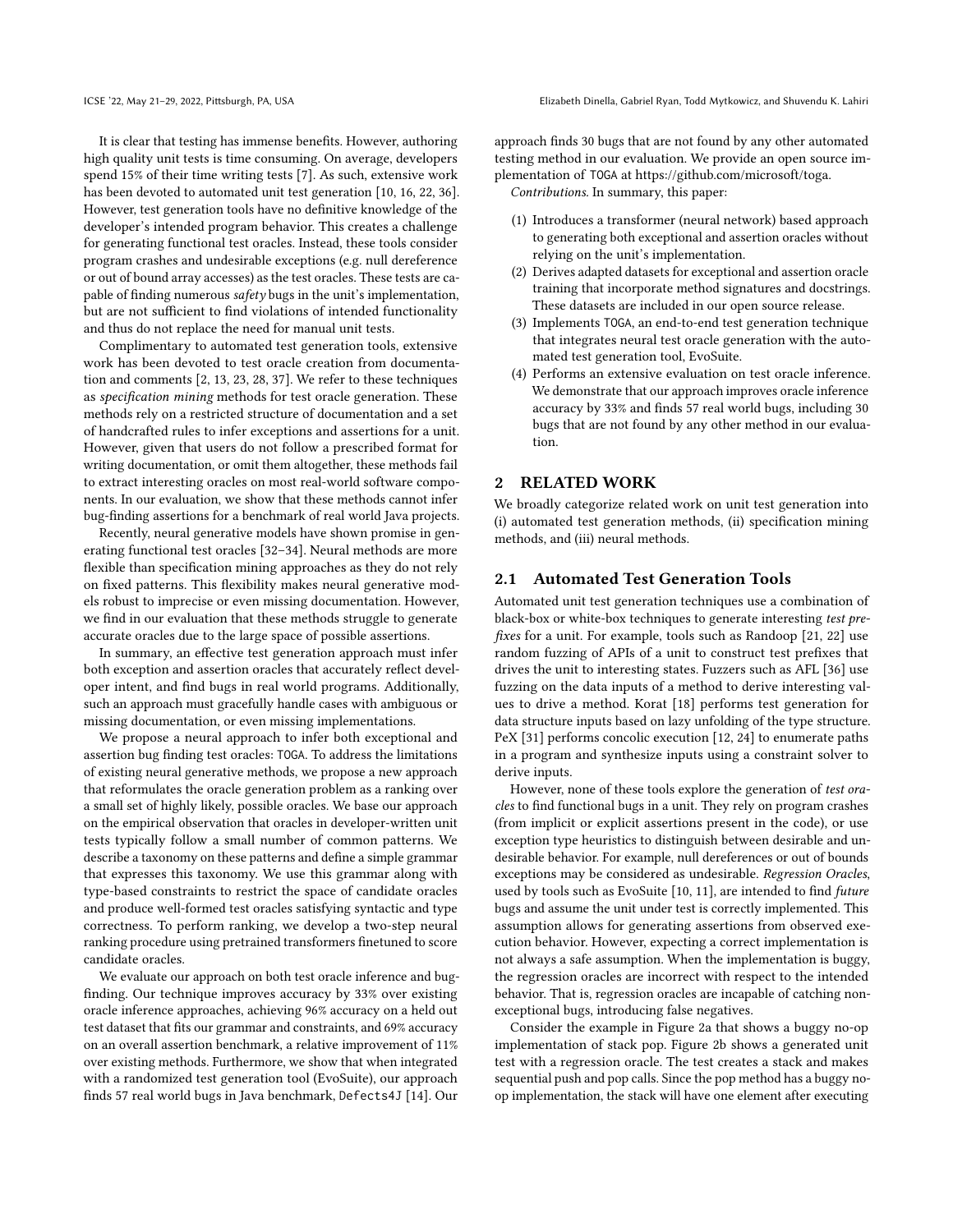TOGA: A Neural Method for Test Oracle Generation ICSE '22, May 21–29, 2022, Pittsburgh, PA, USA

| class Stack() {           | public void testPop() {<br>Stack <int> <math>s = new Stack<int>( )</int></math>;</int> | public void testPop() {<br>try {                            |
|---------------------------|----------------------------------------------------------------------------------------|-------------------------------------------------------------|
| public void pop () {      | int $a = 2$ :                                                                          | Stack <int> <math>s = new Stack<int>( )</int></math>;</int> |
| $11NO-OP$                 |                                                                                        | $s. pop()$ ;                                                |
|                           | s. push(a);                                                                            | //pass                                                      |
|                           | $s.pop()$ ;                                                                            | } catch (Exception e) {                                     |
| $\cdots$                  |                                                                                        | 1/fail                                                      |
|                           | bool empty = $s.isEmpty()$ ;                                                           | $\textsf{assert}\,.\,\textsf{fail}()$                       |
|                           | assertFalse(empty);                                                                    |                                                             |
|                           |                                                                                        |                                                             |
|                           |                                                                                        |                                                             |
|                           |                                                                                        |                                                             |
| (a) Buggy implementation. | (b) Regression oracle test.                                                            | (c) Safety oracle test.                                     |

Figure 2: Regression and safety oracles for a buggy pop method. The regression oracle (employed by EvoSuite) assumes that the current behavior is correct, resulting in an incorrect oracle asserting that the stack is non-empty. The safety oracle (employed by Randoop) assumes that any non-crashing behavior is correct. As such, it results in an incorrect oracle asserting that an exception should not be raised when calling pop on an empty stack. Correct oracles for pop are shown in Figure 1.

pop. Thus, the regression oracle is an incorrect assertion: the stack should not be empty.

Similarly, qualifying any exceptional output as a bug (Safety Oracle) can fail on correctly implemented methods, causing false positives, (e.g., the intended behavior of calling pop() on an empty method is to throw an exception). Figure 2c shows a generated unit test with a safety oracle. A method that relies on safety oracles will also generate a passing test on the buggy pop implementation. Since pop is implemented as a no-op, an exception will not be raised when calling pop on an empty stack. In this case, the test oracle is implicit and asserts that an exception will not be thrown.

Therefore although automated test generation techniques find numerous non-functional bugs, and are useful for detecting regression bugs for future code changes, they are not a substitute for manually written unit tests documenting intended functionality.

### 2.2 Specification Mining Methods

Specification mining works [2, 13, 23, 28, 37] aim to generate test oracles that accurately reflect the intended behavior (as in Figure 1). Unlike randomized test generation methods, specification mining approaches do not have any knowledge of the unit's implementation and as such, do not require execution. Instead, they rely on docstring documentation. Specification mining methods typically define a set of natural language docstring patterns. These patterns cannot capture all docstrings as program comments can be written flexibly without any necessary syntax or structure.

@Tcomment [28] defines natural language patterns along with heuristics to infer nullness properties. However, it cannot generalize to other property or exception types. An example heuristic @Tcomment employs is: generate an "expected NullPointerException" oracle if the keyword @param has the words null and not within 3 words of each other. ToraDocu [13] uses a combination of pattern, lexical, and semantic similarity matching. Unlike @TComment, ToraDocu is not limited to nullness properties. However, ToraDocu can only generate oracles for exceptional behavior. JDoctor [2] is an extension of ToraDocu that can also generate assertion oracles. More recently, MeMo [3] uses equivalence phrases in javadoc comments to infer metamorphic relations (e.g., sum(x,y)  $== sum(y, x)$ , which are also used as test oracles. These methods can precisely determine oracles when code comments fit their expected patterns, but do not generalize when comments fall outside these patterns.

Lastly, C2S [37] generates JML specifications from docstrings. C2S does not manually define patterns, but instead performs a search over JML tokens. However, C2S relies on a developer written test prefix to filter candidate assertions. C2S has performance improvements over JDoctor in terms of specification synthesis accuracy, but does not improve performance in bug finding.

On average, real-world Java projects lack precisely structured docstring documentation. In our evaluation, we show that specification mining methods struggle to infer bug-finding oracles for a benchmark of real world Java projects.

Invariant Mining. There is a long line of work in deriving program invariants for the observed execution behavior of the program. These include systems such as Daikon [8] and DySy [6], which extends the derived program invariants with symbolic execution. Recently, EvoSpex [19, 20] combines observed executions with mutations to generate samples of both valid and likely invalid program states and applies a genetic algorithm to infer invariants for method postconditions. GAssert [30] also utilizes an evolutionary approach to make inferred program invariants more accurate and compact. These approaches can be used to generate specifications and associated test oracles from the inferred invariants, but because they are based on the execution/symbolic behavior of the current implementation they will generate regression oracles, and cannot detect if bugs are already present in the unit under test.

# 2.3 Neural Methods

Recently, neural models have shown promise in generating test oracles and even entire unit tests. In contrast to specification mining methods, neural methods are not tied to hard coded patterns and can generalize to flexibly written docstrings. Furthermore, unlike randomized test generation tools, neural methods do not necessarily require knowledge or execution of the unit under test.

We refer the reader to CodeBERT [9] for a discussion on the transformer architectures as applied to code. A transformer, like a recurrent neural network, maps a sequence of text into a high dimensional representation, which can then be decoded to solve downstream tasks. While not originally designed for code, transformers have found many applications in software engineering [4, 15, 26, 27].

ATLAS is a neural-network-based approach to generate assertion oracles. Given a test prefix and the unit under test, ATLAS [34] generates assertions using a recurrent neural network. ATLAS relies on the unit's implementation and does not have any knowledge of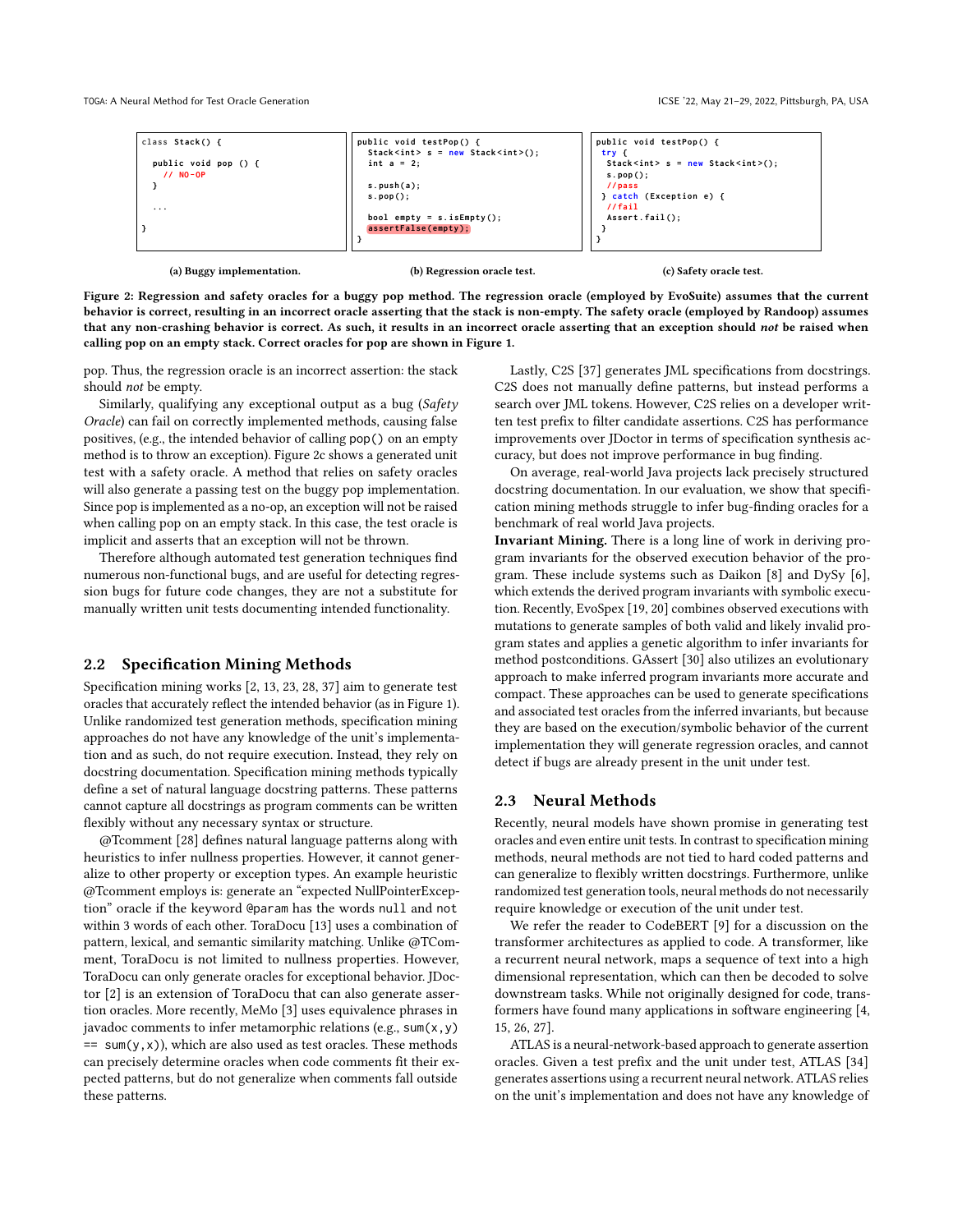the docstring documentation. ATLAS exclusively targets assertion oracle generation and does not attempt to infer any exceptional oracles.

Subsequent methods [17, 33, 35] have improved upon ATLAS by using a transformer-based seq2seq architecture pretrained on natural language and code. A transformer seq2seq model outperforms ATLAS in terms of inference accuracy. However, in section 5, we show that in combination with a test prefix generator, it struggles to find real world bugs in Java projects.

Lastly, AthenaTest [32] is a transformer model approach to generate entire unit tests including both prefixes and oracles. AthenaTest takes as input the unit's context (e.g., surrounding class, method signatures, etc.), and implementation. Like the previous neural methods, it does not have any knowledge of the docstring documentation and relies on the implementation for inferring intended behavior.

# 3 STRUCTURE OF AN ORACLE

Our approach addresses the limitations of existing neural methods by employing a ranking architecture over a set of candidate test oracles, rather than a generative model. In this section we develop a grammar for describing this set of test oracles. We first describe a taxonomy of commonly occurring oracle structures based on a qualitative investigation of a unit test dataset, and then use this taxonomy to inform the construction of our oracle grammar.

We develop a taxonomy of common oracle structures based on unit tests from methods2test [1], a dataset of Java unit tests collected from GitHub. We describe methods2test in Section 4.2

Unit test oracles typically test either exceptional behavior (i.e., verifying an expected exception is raised) or return behavior (assertion oracles). Additionally, an implicit exception oracle is usually present in tests with assertion oracles. That is, a test with an assertion oracle is not expected to raise an exception.

Taxonomy: We develop the following taxonomy of oracle usage, drawn from our observations of almost 200K developer-written tests. To develop this taxonomy, we manually inspected 100 random samples and categorized the most frequently occurring types of oracles we observed. To ensure that our grammar generalized well and did not overfit to our 100 inspected samples, we evaluated the proportion of tests in the dataset that fit the grammar (Section 5.2).

(1) Expected Exception Oracles. Expected exception oracles verify that executing the test prefix with some invalid usage raises an exception. They are most frequently expressed with the following structure: try {

```
Unit.methodcall(invalidInput);
    Assert . fail ();
} catch ( Exception e) {
    verifyException (e, ExceptionType );
}
```
- (2) Assertion Oracles. Assertion oracles verify correct return behavior, although they will also fail if any exception is thrown. We observe several common assertion patterns:
	- (a) Boolean Assertions. Boolean assertions are used to check some property of the unit under test is true/false. They are typically asserted directly on method return values:

ICSE '22, May 21–29, 2022, Pittsburgh, PA, USA Elizabeth Dinella, Gabriel Ryan, Todd Mytkowicz, and Shuvendu K. Lahiri

```
Unit . methodcall ( input );
assertTrue(Unit.getStatus());
```
(b) Nullness Assertions. Nullness assertions usually check the return value of a method call that processes some input.

assertNotNull ( Unit . processInput ( input )); assertNull ( Unit . processInput ( invalidInput ));

(c) Equality Assertions. Developers typically write equality assertions to check the return value of a single method call. The return value is usually checked against a constant or literal representing the expected value. In many cases, especially when the unit under test incorporates some data structures, the expected value was previously passed as an argument to some method in the test prefix.

```
String msg = "foo";
Unit.sendMessage(msg);
assertEqual ( Unit . getLastMessage ( ), msg );
```
As we demonstrate in Section 5.2 this taxonomy captures a majority of tests (82% of a large dataset of developer written tests). This coverage could potentially be expanded by including other assertion types (e.g., AssertSame), however, in developing the oracle taxonomy, our goal is not to express the entire grammar of Java test oracles. Instead, we aim to identify a minimal syntactic subset which represents many semantically equivalent oracles. Such a grammar greatly restricts the output space for the oracle generator to consider.

Uncommon oracles. We note several other patterns that occur more rarely, including equality assertions on arrays or assertions on multiple method calls (as opposed to a method call and a constant). We also note that there are some assertion patterns that we did not observe in any unit test, although they are often used to express invariants within programs. These include assertions with logical connectives and assertions with inequality constraints.

Test oracle grammar. Based on the taxonomy of common oracle structures, we develop a restricted grammar that expresses commonly used test oracles.

| Test                            |  | $T := O(P)$                                    |
|---------------------------------|--|------------------------------------------------|
| Prefix                          |  | $P$ := statement   P; P                        |
| Oracle                          |  | $O(P)$ := $E(P)$   R(P)                        |
| Except Oracle                   |  | $E(P)$ := try{P; fail();} catch(Exception e){} |
| Return Oracle   R(P)   :=  P: A |  |                                                |
| Assertion                       |  | $A$ := assertEquals(const var,expr)            |
|                                 |  | assertTrue(expr)   assertFalse(expr)           |
|                                 |  | assertNull(expr)   assertNotNull(expr)         |

Intuitively, TOGA is a code-generation model for tests that is explicitly designed to exploit the structure of a unit test. This grammar succinctly describes a set of test oracles that are possible candidates for generation. In particular, given a test prefix  $P$ , we can synthesize either an exceptional oracle  $E(P)$  or an assertion oracle on the return value of a method  $R(P)$ . Further the assertion oracle can be constructed using one of the five assert $*$  constructs when instantiated with the return value and other constants and variables.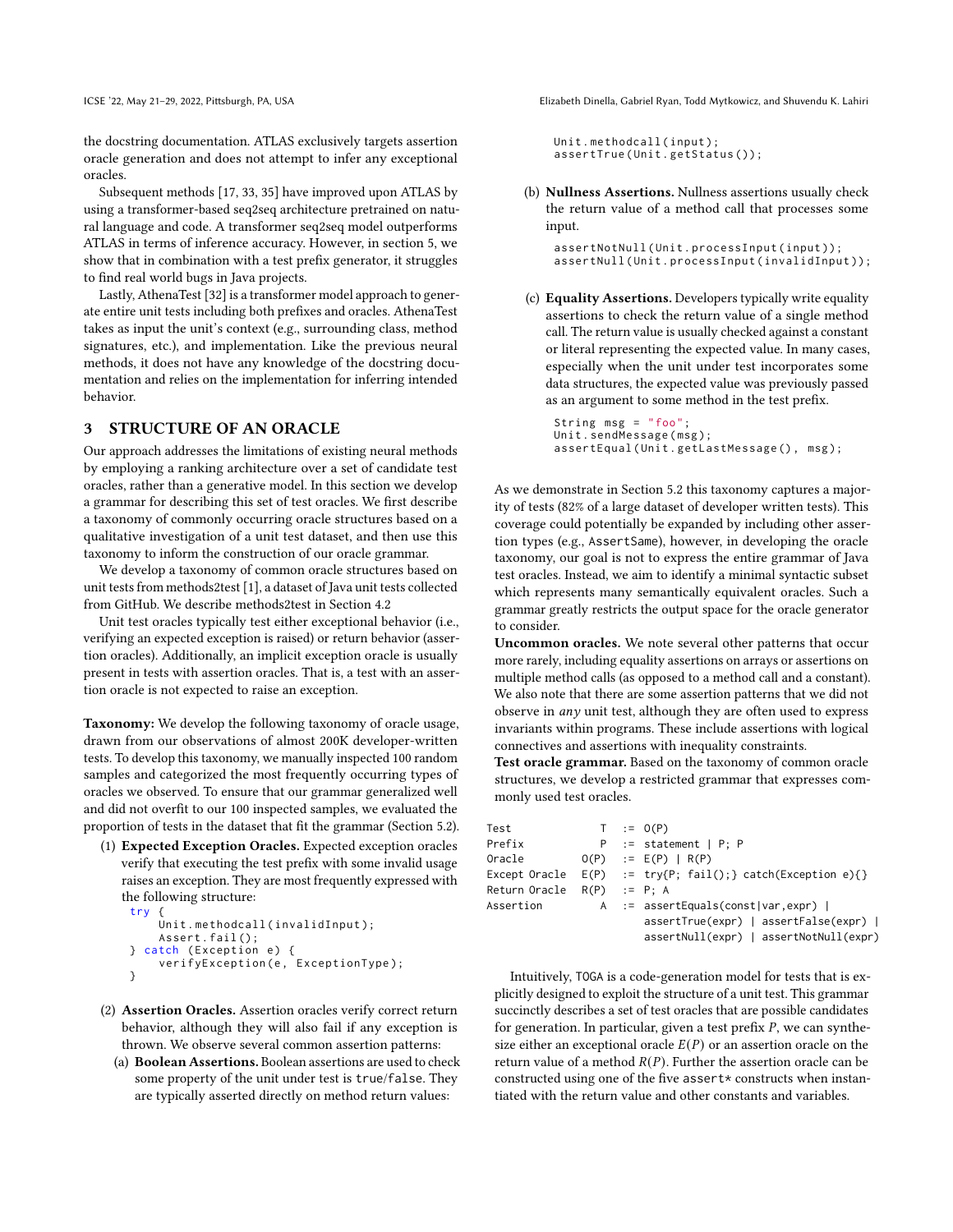In the sections that follow, we demonstrate how to (i) prune this set, using type constraints, and (ii) rank the resulting possible test oracles using neural models.

# 4 **TOGA**: NEURAL TEST ORACLE GENERATION

In this section we present our approach for inferring test oracles that reflect developer intent. Unlike previous works, TOGA is capable of inferring both exception and assertion oracles. Furthermore, TOGA can handle units with vaguely written or absent docstrings, or even absent implementation. Our approach infers test oracles from only a given test prefix and unit context. Unit context may refer to method signature(s), or a docstring (if present). Notably, the unit context need not include the unit's implementation.

# 4.1 Method Overview

TOGA depicted in Figure 3 contains two key components: the Exceptional Oracle Classifier and the Assertion Oracle Ranker.

The Exceptional Oracle Classifier, described further in Section 4.2, is a pretrained transformer model fine-tuned on a binary decision task. The model decides if an exception should be thrown according to the developer intent conveyed through the unit context. If the classifier infers that the given test prefix should raise an exception, TOGA has found an exceptional oracle and can now generate a complete test. The resulting test has the Expected Exception Oracle format shown in Section 3. Otherwise, the classifier predicts that the input should not raise an exception and TOGA continues in the test generation process by invoking the Assertion Oracle Ranker.

The Assertion Oracle Ranker, described in Section 4.3, similarly uses a pretrained transformer model backbone. To address the limitations of existing neural assertion generation methods, our approach treats oracle inference as a ranking over a small set of possible common oracles. We base our approach on our observed taxonomy and defined grammar described in Section 3. We use this grammar along with type-based constraints to restrict the space of candidate oracles and enforce syntactic and type correctness. The model is is fine-tuned on ranking the set of candidate assertions given the test prefix and unit context. Each assertion in the set is ranked, and the highest ranked candidate is selected as the assertion oracle. Lastly, TOGA generates a test with the given test prefix and the inferred assertion oracle.

### 4.2 Exceptional Oracle Classifier

As mentioned previously, the Exceptional Oracle Classifier is based on a pretrained BERT transformer model. In particular, we use the CodeBERT [9] model trained on both natural language and code masked language modelling. To train the Exceptional Oracle Classifier we fine-tune the pretrained model on the task of exceptional oracle inference. The fine-tuning is performed using a supervised dataset  $D = ((p, c), l)_1, ..., (p, c), l)_n$  where p is a test prefix, c is a unit context, and  $l$  is a binary label ( $l \in 0, 1$ ). A label of 1 indicates that the sample should raise an exception while a label of 0 indicates that it should not raise an exception.

Methods2Test\* dataset. Our training dataset  $D$  is variation of the Methods2Test dataset [32], we call Methods2Test\*. As the name suggests, Methods2Test is a corpus of unit methods and corresponding developer written unit tests extracted from over 91K open source

Java projects. Originally created to train AthenaTest, Methods2Test is structured for the translation task from methods to tests. We adapt Methods2Test to our setting of exception oracle inference. Our adapted dataset, Methods2Test\*, has modifications in both the input methods and developer written tests. The input method's implementation is removed, and the method docstring (if present) is added. The tests are modified to remove any exception or assertion oracles. These stripped oracles are used to create binary labels for expected exceptions. Lastly, we normalize the test method name to prevent potential information leakage. For example, a test method named testThrowsException would leak label information to the model. To remedy this, we rename all tests to follow the format: testN where N is a positive integer. In summary, Methods2Test\* is a supervised dataset for exception oracle inference. It excludes unit implementation and includes docstrings if present. Our resulting dataset contains a training set of more than 432,000 labeled samples.

### 4.3 Assertion Oracle Ranker

The Assertion Oracle Ranker is also based on the pretrained Code-BERT [9] model. To train the Assertion Oracle Ranker we finetune the pretrained model on the task of assertion oracle inference. The fine-tuning is performed using a supervised dataset  $D = ((p, c, a), l)<sub>1</sub>, ... (p, c, a), l)<sub>n</sub>$  where p is a test prefix, c is a unit context, *a* is a candidate assertion and *l* is a binary label ( $l \in 0, 1$ ). A label of 1 indicates that the given candidate assertion accurately reflects developer intent. For a given  $p$  and  $c$  only one  $a$  can have a label of 1. The other assertions in the candidate set will have a negative label.

Atlas\* dataset. Our training dataset  $D$  is a variant of the Atlas dataset [34]. Atlas is a corpus of test case prefixes, corresponding method units, and assertions. Atlas was collected from 9K open source Java projects on GitHub. We modify Atlas to create our variant dataset Atlas\*. Similar to our construction of Methods2Test\*, we remove the method implementation, normalize the test method name, and remove the assertion from the test case. Then, we generate a set of assertion candidates for each sample and construct our labels to indicate the correct assertion in the set. Our negative samples are also taken from the candidate set of assertions. In total the resulting Atlas<sup>\*</sup> dataset contains over 170,000 labeled  $(p, c, l)$ samples for supervised training.

# 4.4 Candidate Assertion Set Generation

To generate a candidate set of assertions, we use our grammar along with type-based constraints to restrict the space of candidate oracles and enforce syntactic and type correctness. Based on the return value of the unit under test, we iteratively construct a set of candidate assertions. Our assertion candidate generation algorithm is shown in Algorithm 1. If the assertion that is being added requires an additional value (assertEquals), our approach draws likely candidates from Global and Local Dictionaries.

Global Constant Dictionary. The Global Constant Dictionary contains the most frequently occurring constant values in the training data. Our global dictionary contains the top K values of each type. The use of a global dictionary is inspired by our observation that the vast majority of constants in test asserts are a few common values. For example, over 90% of the integer constants in asserts in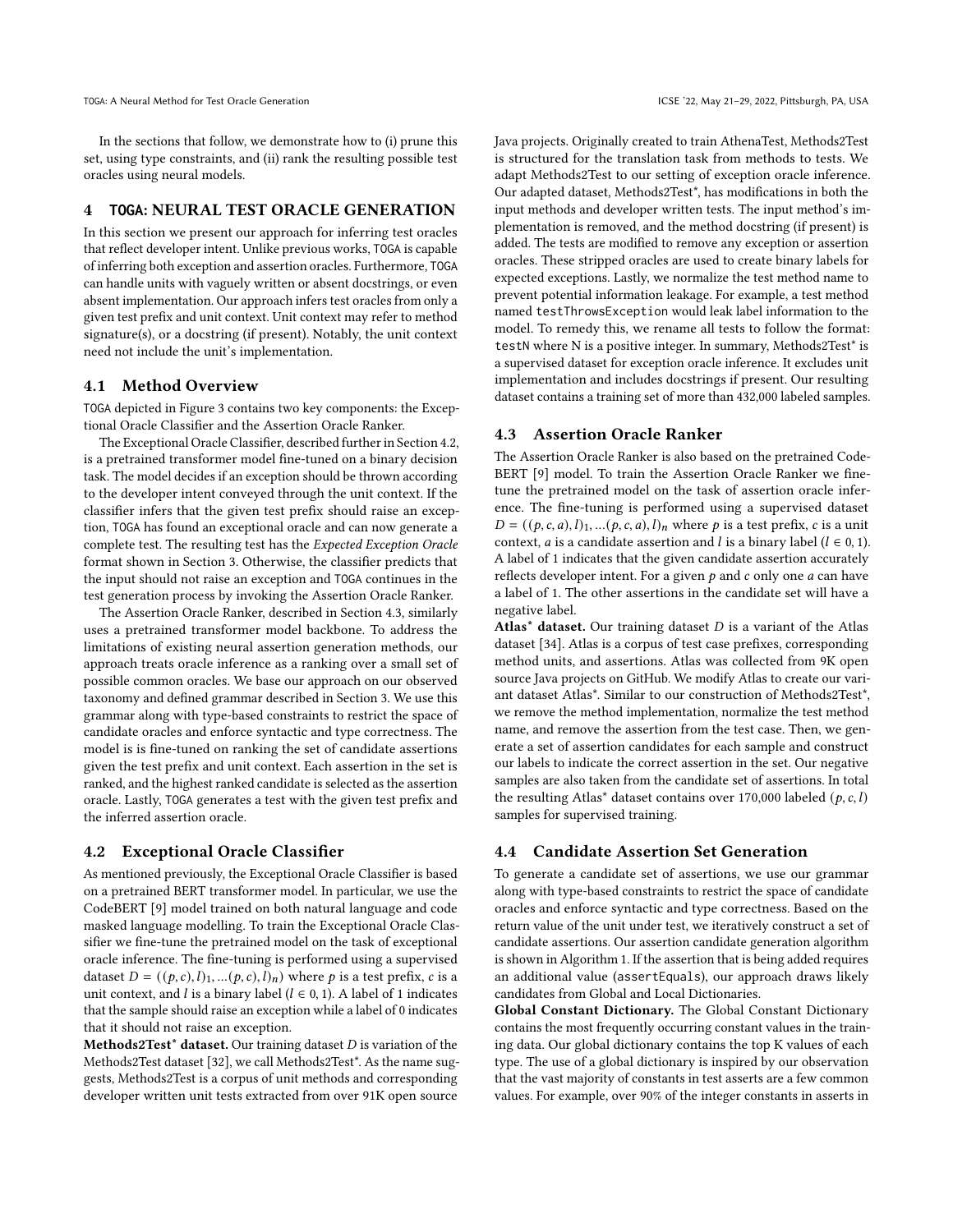

Figure 3: Overall T0GA framework. The system takes as input a test prefix and a unit context. The unit context contains method signature(s) and docstrings, but not the implementation. It outputs a unit test with an inferred test oracle. The system has two main components: the Exceptional Oracle Classifier and the Assertion Oracle Ranker.

the ATLAS dataset are one of the top 10 most frequently occurring integer values.

Local Dictionary. In addition to the global constant dictionary, we also build a local dictionary based on values that appear in the test prefix. Note that these values are not necessarily constants. Variables that appear in the test prefix are also valid local dictionary entries. The use of a local dictionary is based on the observation that many assertions check against values that were previously passed as arguments to methods called in the test prefix.

At inference time, our method makes calls to the Assertion Oracle Ranker for each assertion in the set of candidates. The model outputs a predicted label along with a confidence score. We use this confidence score in post-processing to select the highest ranked assertion. The test prefix along with the selected assertion oracle is output as the generated test.

# 4.5 End-to-End EvoSuite integration

We have described a method, TOGA, to infer functional test oracles given a test prefix and unit context. However, in order to catch bugs, a test prefix that exercises the buggy behavior is necessary. To obtain a high quality test prefix, we use the randomized test generation tool EvoSuite. As mentioned in Section 2.1 EvoSuite generates a set of tests guided by coverage. We extract test prefixes by stripping EvoSuite's oracles from each test. In cases where a test contains multiple assertions, we extract the test prefix for each assertion individually. For each of the generated test prefixes, we invoke TOGA to infer a test oracle. In combination with a large set of prefixes that attempt to cover the entirety of the unit, our approach is able to generate functional test oracles that find real world bugs.

When we obtain prefixes from EvoSuite, we assume that prefixes will be written in EvoSuite's standardized format. This allows us to identify the variables on which EvoSuite generated assertions in the extractRetVal method (Algorithm 1).

Lastly, we apply a confidence threshold to the assertion oracle ranker to suppress low confidence assertions. In these cases, only the exception oracle is applied to the test. Conceptually, this allows the model to avoid generating incorrect assertions in cases where the model believes all the candidate assertions are incorrect.

#### Algorithm 1 Assertion Template Creation

|     | 1: procedure CREATECANDIDATETEMPLATES(GlobalDict, k, test)                                    |                       |
|-----|-----------------------------------------------------------------------------------------------|-----------------------|
| 2:  | $cs \leftarrow \emptyset$                                                                     | ► Template Candidates |
| 3:  | $retVal = extractRetVal(test)$                                                                |                       |
| 4:  | $t = type(retVal)$                                                                            |                       |
| 5:  | $LocalDict = createLocalDict(test)$                                                           |                       |
| 6:  | <b>if</b> retVal is an object <b>then</b>                                                     |                       |
| 7:  | $cs \leftarrow cs \cup assertNull(retVal)$                                                    |                       |
| 8:  | $cs \leftarrow cs \cup assertNotNull(retVal)$                                                 |                       |
| 9:  | <b>else if</b> retVal is a boolean <b>then</b>                                                |                       |
| 10: | $cs \leftarrow cs \cup assertTrue(retVal)$                                                    |                       |
| 11: | $cs \leftarrow cs \cup assertFalse(retVal)$                                                   |                       |
| 12: | <b>for</b> globalVal $\in$ GlobalDict.get(t) <b>do</b>                                        |                       |
| 13: | $cs \leftarrow cs \cup assertEquals(globalVal, retVal)$                                       |                       |
| 14: | <b>for</b> localVal $\in$ LocalDict.get(t) <b>do</b>                                          |                       |
| 15: | $cs \leftarrow cs \cup assertEquals(localVal, retVal)$                                        |                       |
| 16: | return cs                                                                                     |                       |
| 17: |                                                                                               |                       |
|     | 18: <b>procedure</b> CREATELOCALDICT(test)                                                    |                       |
| 19: | LocalDict = $\{\}$                                                                            |                       |
| 20: | <b>for</b> val in getValue(test) $\bf{do} \triangleright \bf{Loop}$ over all values in prefix |                       |
| 21: | $LocalDict[type(val)] += \{val\}$                                                             |                       |
| 22: | return LocalDict                                                                              |                       |
| 23: |                                                                                               |                       |
|     | 24: <b>procedure</b> EXTRACTRETVAL(test)                                                      |                       |
| 25: | $assign = getLastLine(test) \geq last line will be an assignment$                             |                       |
| 26: | $retVal = getLHS(assign)$                                                                     |                       |

```
27: return retVal
```
# 5 EVALUATION

Research Questions. We consider the following research questions in our evaluation:

- RQ1 Is TOGA's grammar representative of most developer-written assertions?
- RQ2 Can TOGA infer assertions and exceptional behavior with high accuracy?
- RQ3 Can TOGA catch bugs with low false alarms?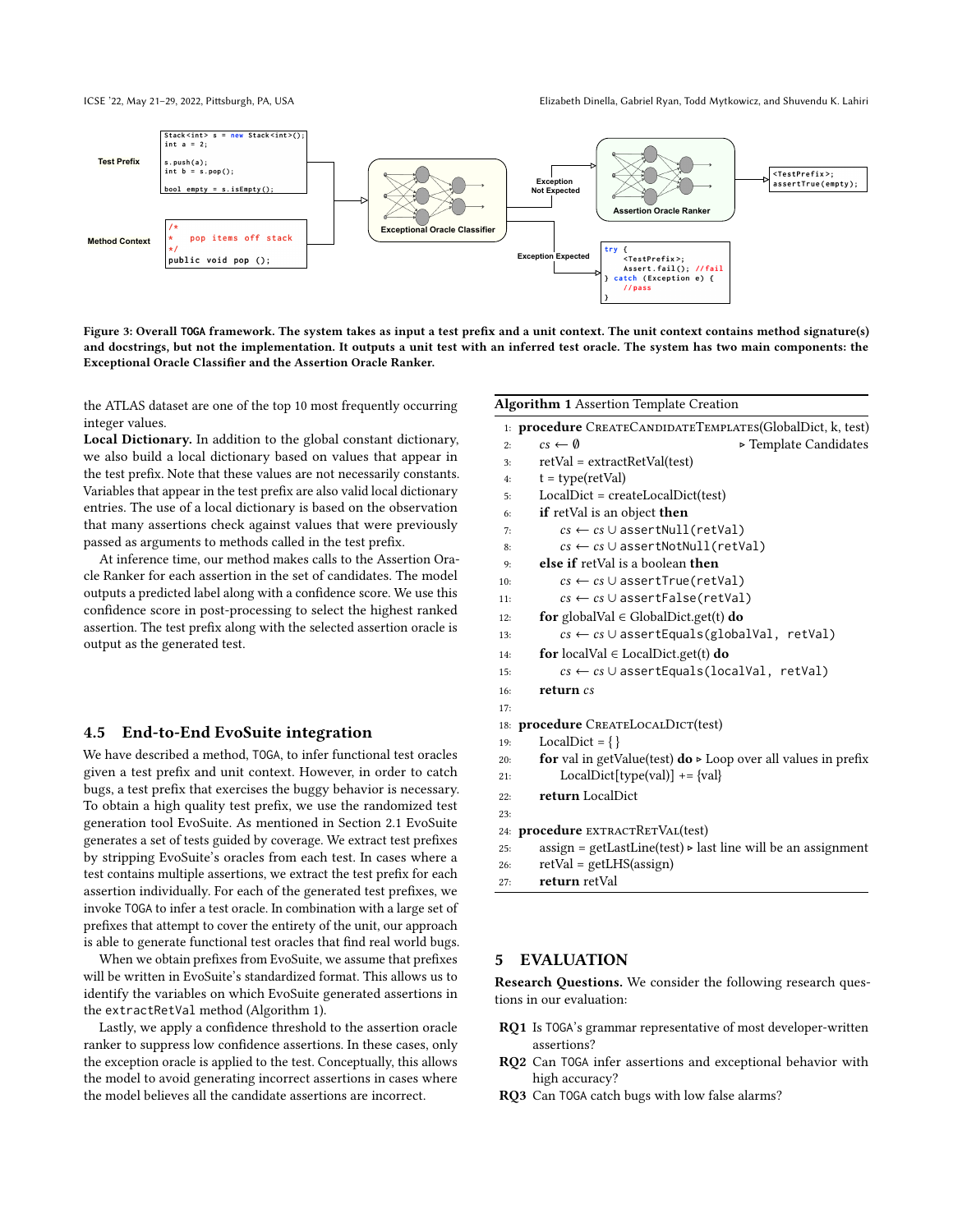# 5.1 Evaluation Setup

Datasets. Our evaluation uses the Atlas\* and Methods2Test\* datasets described in sections 4.3 and 4.2 respectively. For exceptional oracle inference, we evaluate on a Methods2Test\* held-out test set of size 53,705. For assertion oracle inference, we evaluate on an Atlas\* held-out test set of size 8,024.

Bug Benchmark. We evaluate real-world bug finding on the Defects4J [14] benchmark. Defects4J is a benchmark of 835 bugs from 17 real world Java projects. Each sample in the benchmark includes both buggy and fixed code versions. Each fixed program version is based on a minimal patch to fix the bug, and passes all the project tests, while each buggy program version fails at least one test. Each bug is based on an error that was logged in the project's issue tracker, involves source code changes, and is reproducible (i.e., with a deterministic test). The benchmark also includes utilities for generating and evaluating test suites on the programs to determine if generated tests pass on the fixed versions and catch bugs.

Test environment. The evaluation was conducted on a Linux machine with Intel(R) Xeon(R) E5-2690 v3 CPU (2.60GHz) and 112GB main memory. As in the Defects4J environment, we use JDK 8.

# 5.2 RQ1: Oracle Grammar

We evaluate RQ1 on the original ATLAS dataset, which contains a total of 188,157 assertions mined from Java projects. To answer RQ1, we parse each assertion and check if it can be expressed in the grammar based on the assertion method name and structure of the AST. After excluding 695 samples that fail to parse, we find that 154,523 (82%) can be expressed by our grammar.

Of the 32,938 (18%) of assertions that cannot be expressed in our grammar, the majority (23,913, 13%) use assertion methods that we do not include (e.g., assertThat, assertSame). In many cases (74% based on a manual inspection of 50 samples), the non-matching assertions appear to be symbolically equivalent to assertions expressible in our grammar (Figure 4).



Figure 4: The first assertion highlighted in red cannot be expressed in our grammar. However, the equivalent assertion highlighted in green, does fit our grammar.

Other assertions that did not match our grammar (5%) include equality assertions on expressions rather than variables or literals. For example:

### assertEquals(id1.hashCode(),id2.hashCode())

Although we deliberately exclude generic assertions like these from our grammar, we note for a test executing in a deterministic environment, an equivalent property could be enforced through a syntactic rewrite.

Result 1: 82% of the developer-written assertions in the ATLAS dataset are in our grammar, and many other assertions are semantically equivalent to assertions expressed in our grammar.

# 5.3 RQ2: Oracle Inference Accuracy

To answer RQ2, Tables 1 and 2 reports accuracy results on a heldout test set. We include results for both exceptional and return test oracle inference.

For exceptional oracle inference (Table 1), our experimental setup involves the Methods2Test\* dataset described in Section 4.3. There are no neural techniques for exceptional oracle inference that we are aware of. Instead, we include a random baseline (weighted coin) to illustrate the complexity of the problem space. The coin performs a random choice weighted on the distribution in our training set. In our training set, we observed that 80% of samples are non-exceptional. As such, the coin predicts negative labels frequently (and usually correctly), but rarely predicts a positive. The coin performs similarly to our approach in terms of accuracy, but significantly worse in terms of F1 score, as it rarely predicts a positive label correctly.

For assertion oracle inference (Table 2), our experimental setup involves the Atlas\* dataset described in Section 4.2. The accuracy metric is syntactic: a suggestion is considered correct if it is an exact lexical match. As a baseline, we compare to a sequence-to-sequence (seq2seq) return test oracle model [33]. The seq2seq model is a transformer pre-trained on natural language and code with a beam search decoder. In contrast to our approach which performs ranking over a set of template assertions, the seq2seq model generates a test oracle token by token. As such, the model suffers due to the large space of possible oracles. We report results on two held out test sets: an Overall set and an In-Vocab set. The in-vocab set is the subset of the overall set that can be expressed by our grammar and vocabulary based on the local and global dictionaries. Our model achieves 96% accuracy on the in-vocab set compared to 63% by the seq2seq model, and 69% overall accuracy, an 11% relative improvement over the seq2seq model.

Result 2: Our assertion oracle inference model achieves over 69% accuracy compared to 62% accuracy from existing approaches. Our exceptional inference model achieves 86% accuracy with an F1 score of .39 relative to a weighted coin baseline's .15 F1 score.

Vocabulary size ablation. We perform an study on K, the vocabulary size of our global dictionary, to examine the tradeoff between generating a larger number of assertion candidates and ranking the assertion candidates accurately. Figure 5 shows the overall model accuracy, percent of samples supported by the vocabulary, and accuracy on samples supported by the vocabulary evaluated on the ATLAS\* test set.

For K=0, the global dictionary is unused and only variables and constants in the local dictionary are considered the assertion generation. Using only the local dictionary can still generate correct assertion candidates for approximately 50% of the samples in the test set. Increasing K causes the model accuracy to decline slightly, but causes overall accuracy to improve because more correct assertion candidates are generated using the global dictionary. Once the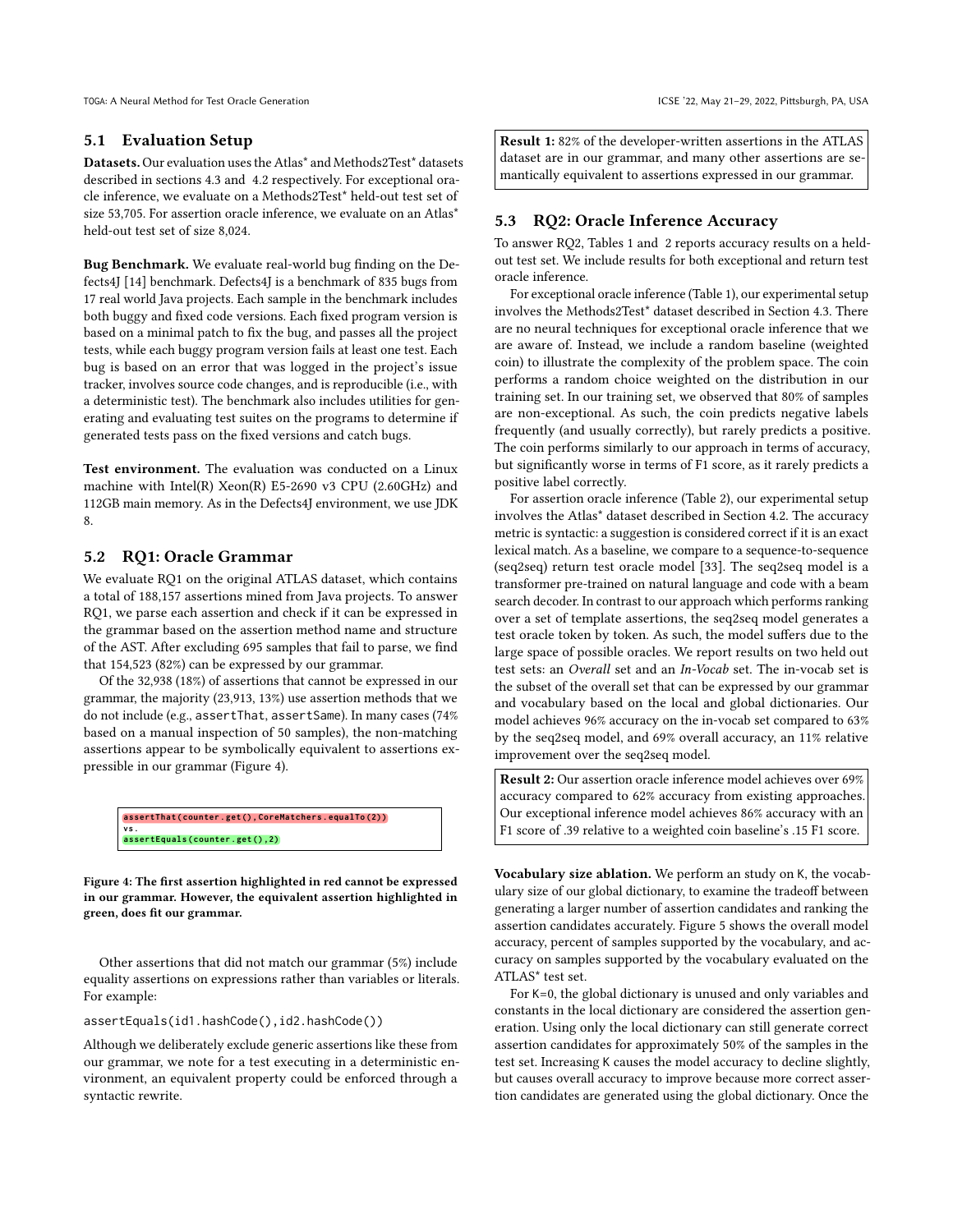| Approach      | Accuracy | Precision Recall |     | F1-Score |
|---------------|----------|------------------|-----|----------|
| T0GA Model    | 86%      | .55              | .30 | .39      |
| Weighted Coin | 76%      | .15              | .13 | $.15 -$  |

Table 1: RQ2: Evaluation of Exceptional Oracle Inference

| Approach   | In-Vocab Accuracy Overall Accuracy |     |
|------------|------------------------------------|-----|
| TOGA Model | 96%                                | 69% |
| Seq2Seq    | 63%                                | 62% |

|  |  |  |  |  |  | Table 2: RQ2: Evaluation of Assertion Oracle Inference |  |  |  |
|--|--|--|--|--|--|--------------------------------------------------------|--|--|--|
|  |  |  |  |  |  |                                                        |  |  |  |

| Approach                | Bugs Found (TPs) | FPR.  |
|-------------------------|------------------|-------|
| EvoSuite + Ground Truth | 120              | $0\%$ |
| EvoSuite + T0GA (Ours)  | 57               | 25%   |
| Randoop                 | 20               | 87%   |
| $EvoSuite + seq2seq$    | 6                | 46%   |
| AthenaTest              | 0                | 15%   |
| EvoSuite + IDoctor      |                  | 0.4%  |

Table 3: RQ3: Overall Bug Finding. <sup>∗</sup>AthenaTest FPR based on 5 projects

vocabulary becomes too large however, the model accuracy starts to drop off, and setting higher Ks reduces overall accuracy.

In RQ2, we set K=8 based on tuning on the ATLAS\* validation set. This setting achieves the best tradeoff between high model accuracy on the candidate set, and supporting a large set of likely assertions.



Figure 5: Evaluation of global dictionary size **K** on overall accuracy. Matched Template Accuracy indicates model accuracy when the candidate assertion set included the correct assertion. % Assertions in Templates indicates the percentage of dataset assertions that appear in the candidate assertion set for a given **K**.

ICSE '22, May 21–29, 2022, Pittsburgh, PA, USA Elizabeth Dinella, Gabriel Ryan, Todd Mytkowicz, and Shuvendu K. Lahiri

| Exception<br>Raised | Exception<br>Not Raised | Assertion<br>Failure |
|---------------------|-------------------------|----------------------|
| 45                  | 27                      | 51                   |
| 39                  | 5                       | 14                   |
| 20                  |                         | 0                    |
| 0                   |                         | 6                    |
|                     |                         |                      |
|                     |                         |                      |
|                     |                         |                      |

| Table 4: RQ3: Number of bugs found by oracle type. Note that some |
|-------------------------------------------------------------------|
| bugs can be detected by multiple oracle types.                    |

# 5.4 RQ3: Bug Detection

To answer RQ3, we run our end-to-end test generation system, integrated with EvoSuite. As described in section 4.5, the system uses EvoSuite to generate test prefixes guided by coverage. Our models are invoked to generate the test oracles.

Baselines. We consider the following baselines in this evaluation:

- (1) Randomized Test Generation. To represent randomized test generation we run Randoop [22], which is a widely used and actively maintained test generation tool used for bug finding. We also run EvoSuite [10] as a baseline, although EvoSuite's intended use case for regression testing limits its ability to find bugs present in the program. We run both Randoop and EvoSuite for 3 minutes per tested program, following the procedure used in [25].
- (2) Neural Test/Oracle Generation. To test neural methods, we compare with a seq2seq transformer finetuned to generate assertions [33]. We also evaluate against a whole-test generation model, AthenaTest [32].
- (3) Specification Mining. We use JDoctor's open source implementation to evaluate specification mining approaches. JDoctor supports exception oracle generation by parsing specific patterns in docstrings [2]. We integrate the generated oracles with the same EvoSuite-generated tests used by TOGA in this evaluation. Note that we do not evaluate on C2S [37] because the implementation is not publicly available.

Evaluation setting. We evaluate RQ 3 on the Defects4J [14] benchmark. To evaluate the effectiveness of oracles in detecting bugs present in the program, the generated tests are run on a buggy version of the unit under test. We consider a bug is found if a generated test both fails on the buggy program and passes on the fixed program. Since each fixed program is distinguished from the buggy program by a minimal patch fixing the specific bug, a test must be failing due to the specific bug if it only fails on the buggy version.

For the oracle generation methods in the evaluation that require a test prefix (TOGA, seq2seq, JDoctor), we evaluate on a set of bugreaching EvoSuite test prefixes that exercise buggy behavior (and therefore can detect a bug given the right test oracle). We obtain this bug-reaching test prefix set by running EvoSuite with default settings (i.e., coverage-guided) on the fixed program versions to generate regression tests, and then selecting tests that fail the buggy program version, indicating they exercise buggy behavior. We extract these tests' prefixes as an evaluation set. Methods evaluated on this set are denoted "EvoSuite + <method>" in Tables 3 and 4.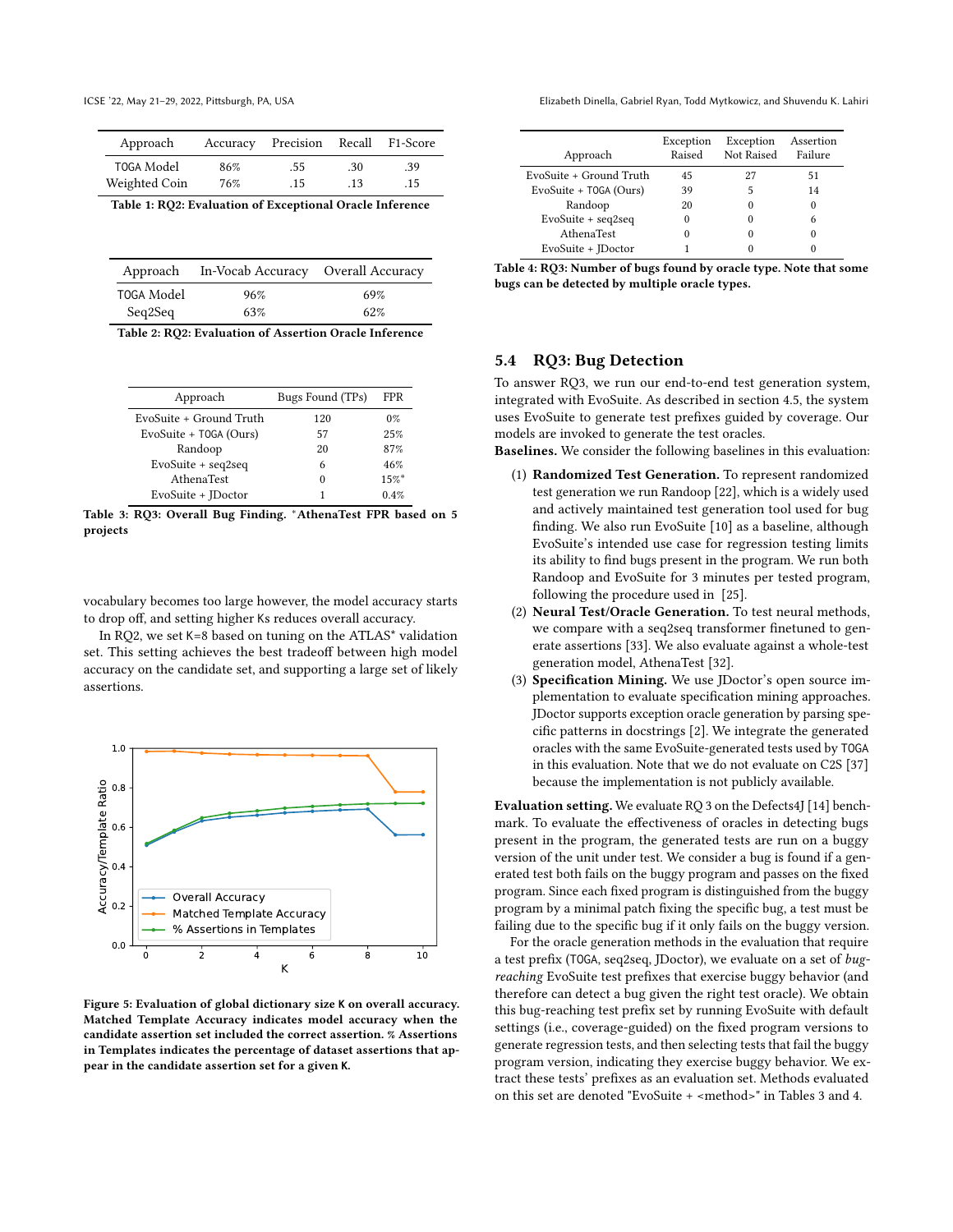It is important to note that our evaluation setting is fundamentally different from the regression evaluation setting in which the Defects4J benchmark is most often used. In a regression evaluation, tests are generated on the fixed program version and evaluated on the buggy version. Regression studies of randomized test generation tools report finding larger numbers of bugs than in our setting as they use regression assumptions to generate higher quality oracles [25]. In our setting where tests are generated on the buggy program version, regression test oracles will not find bugs as they assume the observed buggy behavior is correct.

In addition to evaluating the number of bugs found, we use pertest metrics as defined in [2]. These metrics include false positives to evaluate the performance of an oracle generation method from a usage perspective. A method that generates many erroneously failing tests will not usable in a realistic application setting where a developer must inspect each failure to determine if they represent real bugs or false alarms.

A failing test is considered a "positive" while a passing test is a "negative". However, a "positive" does not necessarily indicate that the oracle caught the bug. A failing test can indicate one of two things:

- (1) True Positive The test has a correct oracle and fails due to the buggy implementation.
- (2) False Positive The test has an incorrect oracle and fails on the correct functionality of the unit in the fixed version.

To distinguish between these cases, we run the same test on the unit's fixed version. If the test fails on the fixed version, we can safely assume the test has an incorrect oracle, and is a FP.

Similarly, a passing test can indicate one of two things:

- (1) True Negative The test has a correct oracle and is testing correct functionality.
- (2) False Negative The test has an incorrect oracle and is testing buggy functionality.

Again, to distinguish between these cases, we run the same test on the unit's fixed version. If the test fails on the fixed version, we can safely assume the test has an incorrect oracle, and is a FN.

We summarize the meaning of these metrics in Figure 6. In our evaluation, we summarize these metrics in the False Positive (FPR), which represents the rate of incorrectly failing tests on non-buggy code. A high FPR implies that a developer will need to validate many tests that have no utility and thus is a good metric for a bug-finding tool.

|    | V. Buggy | V. Fixed |
|----|----------|----------|
| TP | Fail     | Pass     |
| FP | Fail     | Fail     |
| ΤN | Pass     | Pass     |
| FN | Pass     | Fail     |

#### Figure 6: Bug Finding Metrics

Discussion of RQ3 Results. Table 3 reports overall bug finding performance. EvoSuite + Ground Truth is a measure of EvoSuite's ability to generate bug-reaching tests. These tests were generated from the fixed program versions with regression oracles to obtain ground truth. We use this to distinguish between EvoSuite prefix generation performance from test oracle generation performance. EvoSuite + Ground Truth detects 120 bugs, indicating the best possible performance that any of the oracle generation methods can achieve on the EvoSuite test prefixes.

TOGA finds 57 total bugs, including 30 that are not found by any other method in our evaluation. The next best performing method, Randoop, finds 20 bugs but with a much higher false positive rate. Of the two tested neural methods, AthenaTest does not generate any bug-finding tests. The seq2seq model run on EvoSuite-generated test prefixes finds 6 bugs, but incurs a higher error rate. The specification mining tool, JDoctor, only finds one bug, but is the most precise oracle generation method in the evaluation.

Table 4 reports a breakdown of bug finding performance on three different bug types: unexpected exception raised, expected exception not raised, and assertion failures. TOGA's ability to infer exception oracles correctly is critical to its bug finding performance. Overall 44 of the bugs it finds are exceptional, and 5 involve expected exceptions not being raised. None of the other methods in the evaluation detect any expected exception not raised bugs. Of the other evaluated methods, AthenaTest and JDoctor are both capable of generating expected exception bugs in principle but in practice do not generate any in the evaluation. For raised (unexpected) exceptions, TOGA exception model correctly identifies 39/45 of them are unexpected exceptions. This demonstrates the value of using a neural model for exception oracle generation, which is more flexible than the fixed rules used by a tool like Randoop.

TOGA also identifies 14 assertion bugs. The only other method in the evaluation to generate assertion oracles that catch bugs is the seq2seq generative model, which catches 6 bugs. This shows that while TOGA ranking-based oracle generation procedure is effective for bug finding, its overall performance in bug finding comes from providing a unified method for oracle generation that can detect all three types of bugs. In contrast, none of the methods in the evaluation are successful in generating oracles for more than one type of bug, although JDoctor and AthenaTest can in theory generate oracles for all three classes of bugs.

The AthenaTest and seq2seq assertion generation models do not effectively find bugs. This evaluation illustrates the challenges in neural oracle generation. In practice we found that both AthenaTest's whole test generation and the seq2seq assertion model generated many tests and oracles that were not executable. The AthenaTest authors noted this issue in their evaluation, where they found that only 16% of the generated test cases were executable without errors and actively tested the unit under test [32]. The oracle generation model generated 34% executable oracles, and of these we observed that a further 5% were tautologies, resulting in an overall yield of 29% potentially meaningful oracles. In contrast, the ranked oracle generation used by TOGA always generates oracles that are executable and exercise the unit under test. Note that due to the large volume of generated test candidates (30 per tested method) that must be individually compiled and run when following the procedure in [32], we estimate the false positive rate of AthenaTest on five projects and otherwise only generate tests specifically on methods exercising buggy code.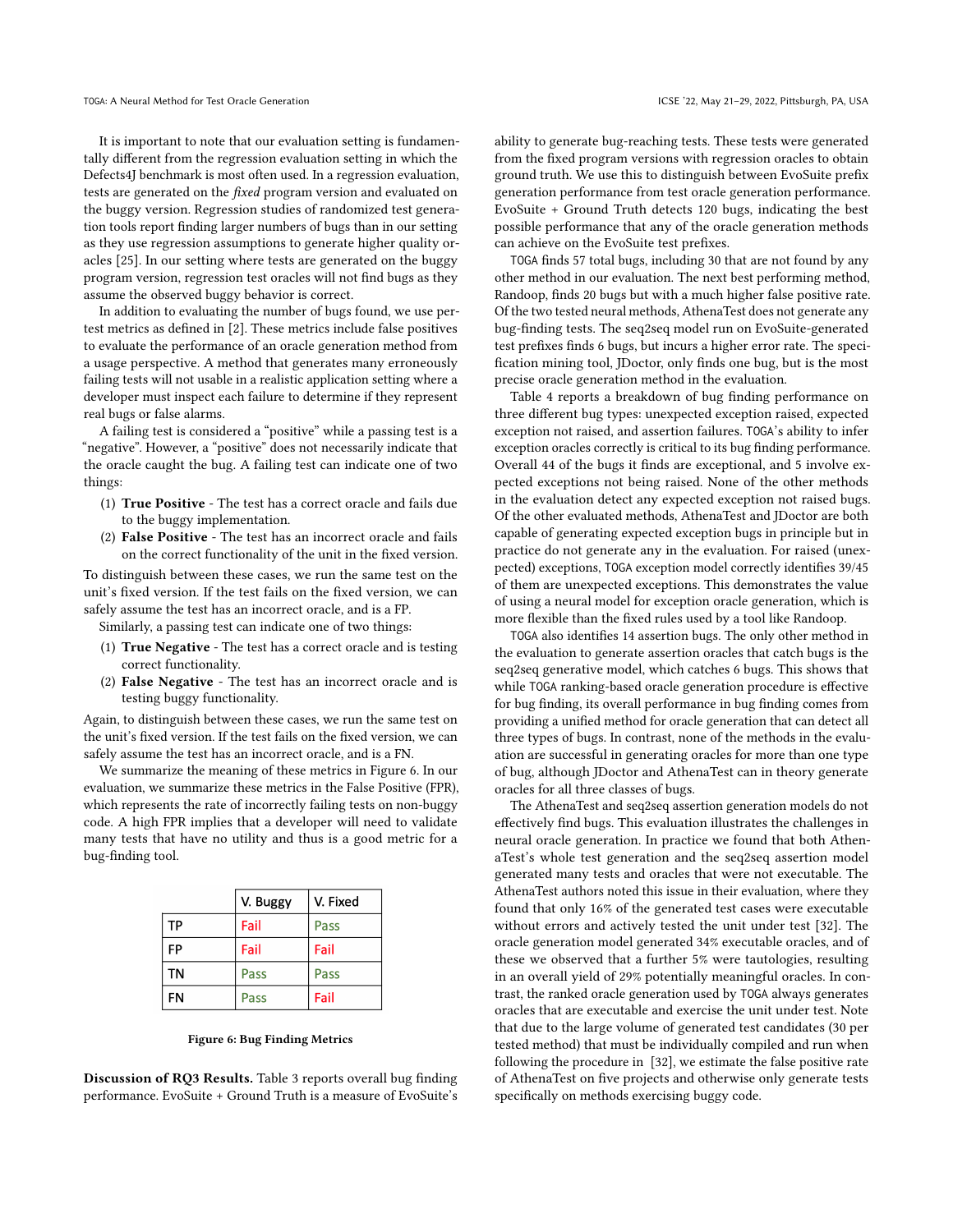| class KeyedValues() {<br>public void removeValue(int i){ | public void testKeyedValues() {                                     | public void testKeyedValues() {<br>try {                      | public void testKeyedValues() {                                         |
|----------------------------------------------------------|---------------------------------------------------------------------|---------------------------------------------------------------|-------------------------------------------------------------------------|
| this.keys.remove(i);                                     | KeyedValues kv;                                                     | KeyedValues kv;                                               | KeyedValues kv;                                                         |
| this.values.remove(i);                                   | $kv = new KeyedValues$ ();                                          | $kv = new KeyedValues$ ();                                    | $kv = new KeyedValues():$                                               |
| // Bug, misses update<br>if $(i \lt this.keys.size())$ { | Short short = $new Short(2)$ ;<br>kv.insertValue(0, short0, 2);     | Short short = $new Short(2)$ ;<br>kv.insertValue(0,short0,2); | Short short = $new Short(2)$ ;<br>kv.insertValue(0, short0, 2);         |
| rebuildIndex();                                          | kv.removeValue(0);                                                  | kv.removeValue(0);                                            | kv.removeValue(0);                                                      |
|                                                          | // Asserts buggy itemCount 1                                        | // No exception raised                                        | // Asserts itemCount should be 0                                        |
| public int itemCount() {<br>return this.index.size();    | // is correct and misses bug<br>$assertEquals(1, kv.itemCount())$ ; | } catch (Exception e) {<br>$fail()$ ; // misses bug           | // Test fails and identifies bug<br>$assertEquals(0, kv.itemCount())$ ; |
|                                                          |                                                                     |                                                               |                                                                         |
|                                                          |                                                                     |                                                               |                                                                         |

(a) Buggy implementation.

(b) Regression oracle test.

(c) Safety oracle test.

(d) **TOGA** generated oracle.

Figure 7: Different types of test oracles for a bug in the **removeValue** method from the Java **Chart** project. The bug causes a data structure to return an incorrect item count when the most recently added item is removed. Although the test input exposes this behavior, regression and safety oracles will generate a false negative by passing the buggy behavior, either by generating an incorrect assert statement or because the bug does not cause any exceptions to be thrown. Only the oracle generated by **TOGA** correctly asserts that itemcount should be 0 after an item is inserted and removed detects the bug. **TOGA** is the only system in our evaluation that correctly identifies this bug.



(a) Safety oracle test.

(b) **TOGA** generated oracle.

Figure 8: Generated oracles testing a buggy **createNumber** method in the Java **Lang** project. The bug prevents a **NumberFormatException** from being raised on an invalid input. The oracle generated by **TOGA** correctly checks that an exception should be raised on the invalid input, and fails when no exception is raised due to the bug. A safety oracle cannot detect the absence of an exception. **TOGA** is the only system in our evaluation that detects this bug.

The specification mining method, JDoctor also does not effectively find bugs, but it generates oracles precisely. JDoctor only produces an exceptional test oracle if there is a docstring comment indicating specific behavior. However, on the projects in the Defects4J benchmark, this approach only succeeds in generating test oracles to catch a single bug. We observed that in practice, many buggy methods either had vaguely worded docstrings or lacked docstrings entirely, and JDoctor created few test oracles as a result. JDoctor's inability to generate sufficient oracles to effectively find bugs illustrates why robustness to vague or missing docstrings is a important requirement for effective oracle generation. In many cases, the bugs detected by TOGA occurred on methods that lacked docstrings entirely, where any specification mining approach would not be able to identify them.

EvoSuite vs. **TOGA** Performance: Finding bugs requires both test prefixes that reach buggy behavior and oracles that correctly identify the bug. For the oracle generation methods in this evaluation, we distinguish the performance of the test prefix generator (Evo-Suite) by evaluating the generated test prefixes with the ground truth oracles. Out of the 835 bugs in the Defects4J benchmark, the EvoSuite generated tests reach 120 bugs. That is, overall EvoSuite

+ TOGA misses 715 Defect4J bugs due to EvoSuite not generating reaching test prefixes, and 63 bugs due to TOGA not generating correct oracles. This result highlights that generating test prefixes to reach buggy code remains a challenging open problem, and improving the test prefix generator used with TOGA could have large impact on bug detection performance.

**TOGA** Exception Oracle Error Analysis: For a single focal method, EvoSuite often generates multiple test cases. For some focal methods (~10%), EvoSuite generates both exceptional and non-exceptional input states. However, TOGA rarely predicts (4%) differing exception oracles for the same focal method, regardless of input state. This observation suggests that TOGA is conditioning primarily on the focal method signature rather than particular input states.

**TOGA** Assertion Oracle Error Analysis: We performed a manual analysis of ground truth oracles and found that of 229 total assertion oracles, 31 were predicted correctly. The remaining 198 predictions can be broken down as follows: 106 of the ground truth assertions could not be expressed with the given vocabulary, 13 could not be expressed with the grammar, and 9 were not predicted because TOGA incorrectly predicted an exceptional oracle. In the remaining 70 samples, the ground truth oracle could be expressed by the vocab and grammar, but the model made the wrong prediction, resulting in an in-vocab accuracy of 31% on the bug-reaching EvoSuite tests. This is significantly lower than TOGA's 96% in-vocab accuracy on ATLAS\*. The difference in performance suggests that the distribution of tests in ATLAS\* is very different from EvoSuite's generated tests. A model trained specifically on EvoSuite generated (test, oracle) pairs instead of ATLAS\* pairs may result in better performance.

Result 3: Our approach finds 57 bugs in real world Java projects, 30 of which are not found by any other method in the evaluation.

5.4.1 Case Studies. We consider two case studies of bugs that are detected by TOGA in our evaluation but not by other methods. Assertion bug case study. The first case study, shown in Figure 7 involves a bug in a key-value store used in the Chart Java project. The buggy method, shown in Figure 7a, contains incorrect logic that prevents the data structure from updating its index when the most recently added item is removed. This causes the itemCount()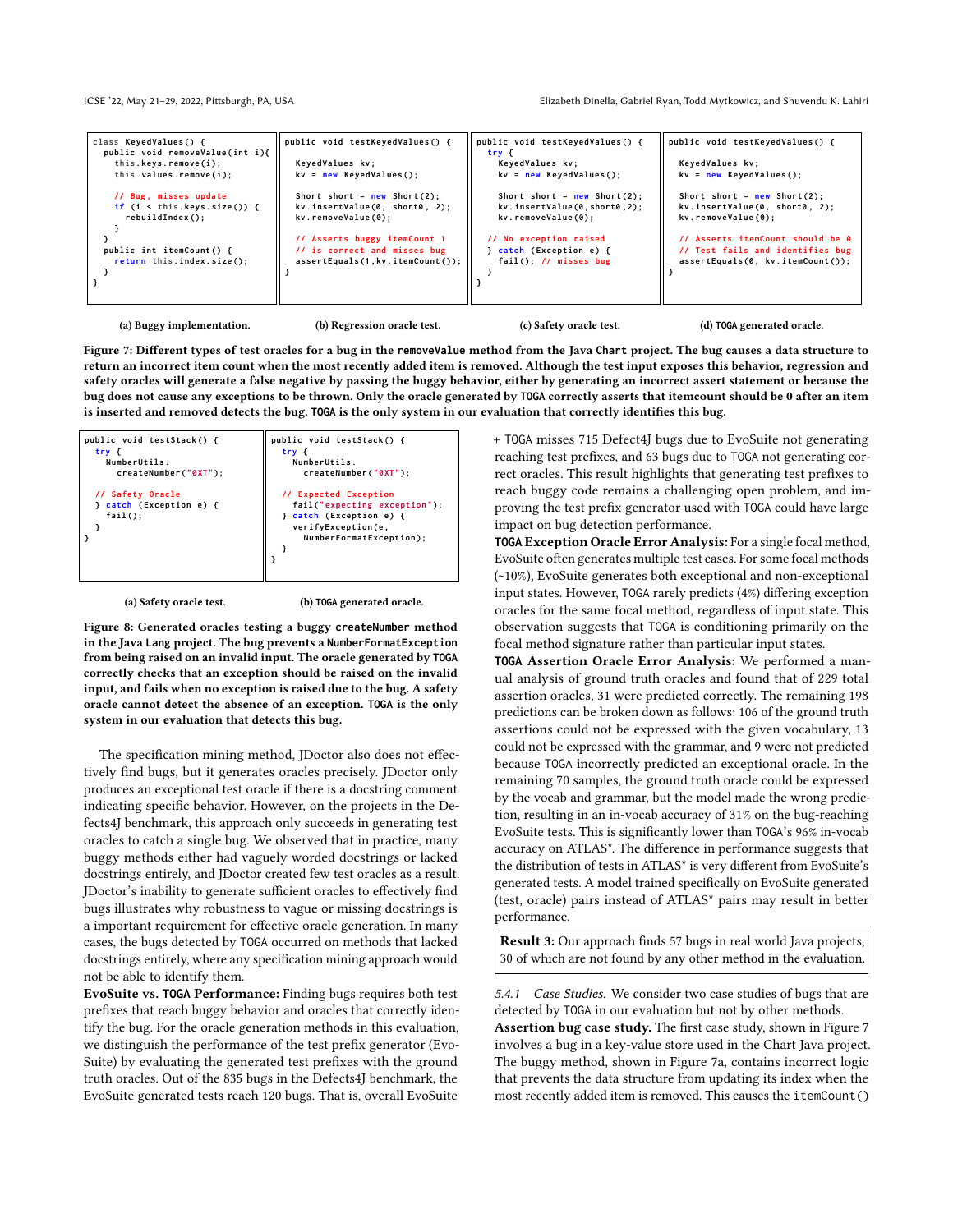method to return an incorrect count, because it bases the item count on the index.

The EvoSuite-generated test for this method shown in Figure 7b uses a regression oracle and generates an assertion based on the observed execution behavior. Because the method is buggy, this results in an incorrect assertion being generated, which not only fails to catch the bug but also could potentially make future detection of the bug more difficult. Figure 7c shows a simplified version of an unexpected exception oracle, which is the approach used by Randoop in the evaluation.

In contrast to these two approaches, TOGA generates the correct oracle by performing a ranking over a small number of assertions on integers and the return value of kv.itemCount(). This identifies that after calling removeValue(0), the most likely assertion is assertEquals(0, kv.itemCount()).

Expected exception case study. Figure 8 illustrates how TOGA is able to catch an expected exception bug detected in our evaluation. The bug in the NumberUtils.createNumber method of the Java Lang project prevents the method from correctly detecting invalid inputs and raising an exception. The exception ranking model predicts that the createNumber("0XT") call should raise an exception based on the method signature and context, and TOGA generates an oracle based on this prediction to pass the test if an exception is raised on fail otherwise. In contrast, a safety oracle that checks for unexpected exceptions cannot detect this type of bug where a raised expected is desired behavior. 5 of the bugs found the TOGA in the evaluation are expected exception bugs, and no other tool in evaluation finds any expected exception bugs.

### 5.5 Threats to Validity

We consider three potential sources of bias that could conceivably threaten the validity of our results: (i) test dataset bias, (ii) bug dataset bias, and (iii) bias from EvoSuite performance. Both of the unit test datasets ATLAS and Methods2Test sourced tests from publicly available Java projects, and filtered their results using heuristics such as GitHub star count and presence of matching focal methods to select tests for inclusion. Bias in these datasets towards specific applications or types of tests may effect the validity of RQ1 and RQ2. However, we note that these datasets are large (sourced from 91K open source Java projects in the case of Methods2Test), and therefore likely to be representative of common patterns in Java unit testing.

Our RQ3 bug evaluation dataset, Defects4J, is much smaller with 835 samples from 17 projects due to difficulty in constructing minimal bug samples, so bias towards specific applications or bug types is possible. However, Defects4J only contains large, widely used projects and difficult real-world bugs, so evaluations on this benchmark are likely to be indicative of real world performance on large software projects.

Finally, bias in EvoSuite's test prefix generation is also a potential threat to validity for RQ3. EvoSuite can only generate bug-reaching tests for a fraction of the Defects4J bugs (120 out of 835), and may be biased towards classes of bugs that are easier to reach with coverage guided exploration.

# 6 LIMITATIONS

Grammar and Vocabulary: TOGA makes the tradeoff of supporting a restricted set of commonly used oracles, but predicting oracles in that set accurately. A limitation of this approach is that TOGA can only generate oracles that can be expressed by the grammar and exclusively contain values that appear in the vocabulary. We conducted a manual analysis of TOGA predictions in RQ3. When TOGA did not correctly predict a bug-finding assertion, in 54% of the cases the assertion value did not appear in the vocabulary, and in 8.5% of cases the assertion could not be expressed in the grammar. For example, TOGA could not predict the following ground truth assertion as the string literal is not contained in either the global or local dictionaries:

assertEquals("\"qDxD\_5>q,)`dEgM", string0)

While our grammar limitation is strict, we found that approaches with unlimited vocabularies also did not correctly predict these oracles.

Out of distribution training: TOGA is also limited by its dependence on datasets of (primarily) developer-written unit tests for both training and vocabulary learning. However, the RQ3 test set is taken from EvoSuite, an out of distribution sample set. As a future direction, TOGA could be trained on an EvoSuite generated dataset for a model that more closely fits an end-to-end automated testing distribution.

Dependencies on EvoSuite: TOGA assumes a particular structure of the test prefixes generated by EvoSuite to select the variable to assert on. However, as long as the assertion variable is specified to TOGA and defined somewhere in the test prefix, the test prefix could conceivably have any format. Therefore, integrating TOGA with another test generation method might require integrating a suitable mutation analysis tool such as PIT [5] to select variables on which to generate assertions.

### 7 CONCLUSION

This paper presents TOGA, a neural technique to infer both exception and assertion test oracles from a given test prefix and unit context. TOGA is a two step transformer based architecture that is capable of generating oracles for units without implementation or docstrings. It improves upon generative neural assertion oracle inference techniques by ranking a small set of likely candidate assertions. When integrated with a random test generation tool (EvoSuite) to obtain prefixes, TOGA finds 57 real world bugs, out-performing existing test oracle inference techniques. Additionally, this paper presents two datasets for future work in neural exception and assertion test oracle inference.

# ACKNOWLEDGEMENTS

We would like to thank Michele Tufano and Alexey Svyatkovskiy for their help with the ATLAS and Methods2Test datasets and running AthenaTest, and helpful discussions and feedback.

# REFERENCES

- [1] [n.d.]. Methods2Test. https://github.com/microsoft/methods2test.
- [2] Arianna Blasi, Alberto Goffi, Konstantin Kuznetsov, Alessandra Gorla, Michael D. Ernst, Mauro Pezzè, and Sergio Delgado Castellanos. 2018. Translating Code Comments to Procedure Specifications. In Proceedings of the 27th ACM SIGSOFT